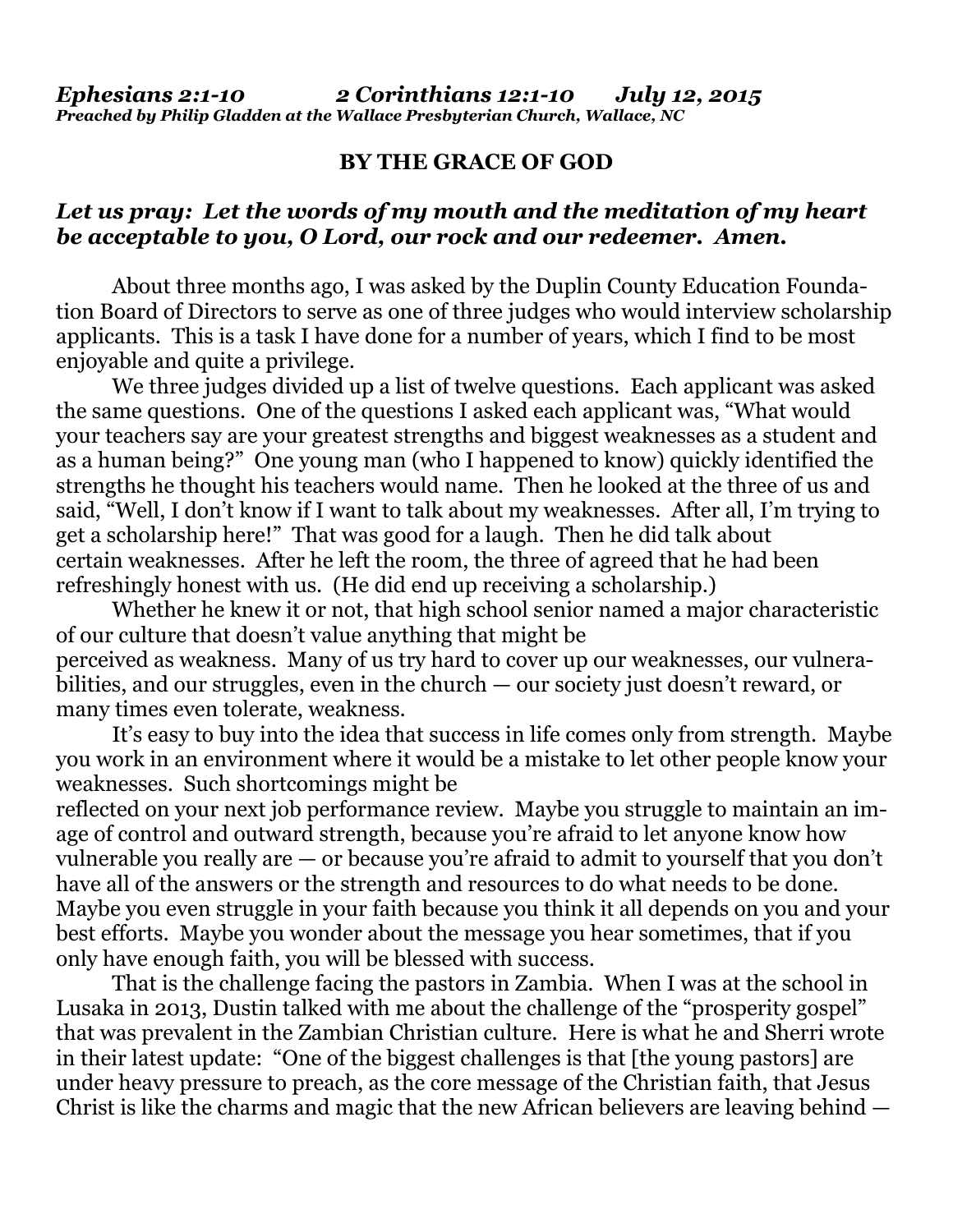except more powerful. Christ is the best and fastest ticket to get what you want: health and success for you and your family. Christ is the sure path to blessings on earth, and the sure path for avoiding the curses that can come one's way in this life." The Ellingtons write, "This message is not entirely wrong, but our students spend two to four years sorting through it while at Justo Mwale, learning to nuance some aspects of it and reject other aspects outright. Nevertheless, when they go out to the Presbyterian and Reformed churches and they preach a message that sounds different from the prosperity line of thought, they feel that they put themselves and their families at risk. . . Many of our students and graduates say they are paid by their congregations only if they preach prosperity, or at least they are paid far less if they do not preach current blessings and prosperity coming (rather like magic) through the power of Jesus."1

 So, the lure of success and blessing and power can be very real, even in the proclamation of the gospel. The temptation for us Christians is to think that the success and blessing and power somehow depend on our own strengths or our own knowledge or our own special spiritual experiences with God.

 The apostle Paul could have succumbed to that temptation when he was trying to defend his own ministry and apostleship to the Christians at Corinth. Paul defends himself against what he calls the "super-apostles" who are working among the Corinthian Christians in his absence. Apparently, the super-apostles at Corinth had much to boast about, such as visions, revelations, fantastic experiences, and notable spiritual gifts. In turn, they were accusing Paul of being weak.

 The irony, of course, is that Paul could match these super-apostles and go them one better when it came to visions and revelations and experiences with the risen Lord. But Paul doesn't allow himself to boast about these things — he doesn't even tell us *what* he heard and saw in his experience in the third heaven and Paradise. Even though Paul sometimes has the reputation of being egotistical and boastful, the truth is, he won't allow himself to boast about any of his accomplishments. If he did, the spotlight would be on him and not on the Lord Jesus Christ, where it rightly belongs. So, Paul is content to talk about his weaknesses. He learned that through his weaknesses, the power of Christ dwelt in and shone through him.

 Here's another vignette about our mission as Christians in this world. On May 11, 2010, J. Warren Smith preached a sermon at Duke Divinity School entitled "The weakness in virtue, the virtue in weakness." The occasion was the commissioning of Duke Theological Seminary students for their summer internships. He preached from these verses in 2 Corinthians 12 and told those ministers-in-training, ". . .the hallmark of a true apostle is found, not in his strength, but in his weakness. For what is the apostolic mission? For what work is the apostle sent into the world but to bear witness to the power of God, who raised Christ Jesus from the dead. The apostle does this by being the earthen vessel in whom God manifests his resurrecting power. The same is true for us who walk in the footsteps of the apostles. Our ministry is not about displaying our wisdom or eloquence or compassion or righteousness. Were that the case, people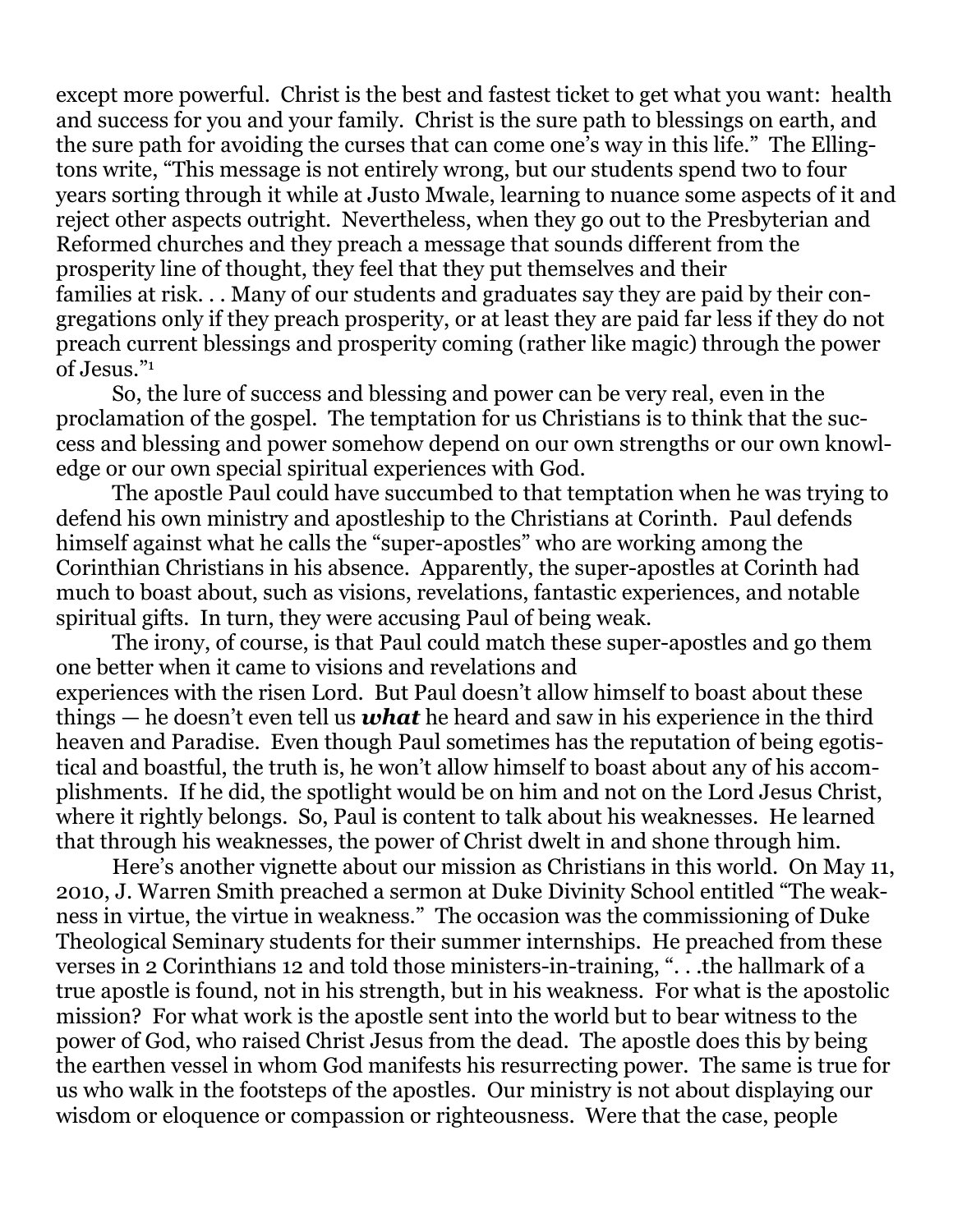would see nothing greater than cultivated natural talents. The aim of our ministry is always to point beyond ourselves to God, who is at work in us. One of Karl Barth's mantras was John the Baptist's declaration, 'I must decrease that he may increase.' Jesus commanded us, 'Let your light so shine before men [sic] that they may see *your* good works and glorify *your Father* in heaven.' Yet when we read Jesus' words alongside Paul's, we realize that the light of God's power is revealed in the weakness that always accompanies even our best good works, and God is glorified through  $us.$ "2

 "You are my strength when I am weak," we sang a few minutes ago, "you are the treasure that I seek; you are my all in all. When I fall down, you pick me up; when I am dry, you fill my cup; you are my all in all." We also sang, "I am weak, but thou art strong; Jesus, keep me from all wrong; I'll be satisfied as long as I walk, let me walk, close to thee." That's the message Paul is communicating to the Corinthian Christians and to us who would follow in Jesus' footsteps and be his disciples.

 Whatever his weakness was — what Paul calls his "thorn in the flesh" — God chose not to deliver him from it. Instead, God told him, "My grace is sufficient for you, for power is made perfect in weakness." We may not easily believe that, but Paul was convinced it was true  $-$  God's grace is sufficient. He learned it by experience  $$ through his labors, imprisonments, floggings, lashings, beatings, stonings, shipwrecks, sleepless nights, hunger, thirst, cold, nakedness, and anxiety about the churches (2 Corinthians 11:23-28)

 What does Paul say about all of these things? "If I must boast, I will boast of the things that show my weakness." (2 Cor. 11:30) Paul isn't having a pity party. He's not bragging about being more humble than other Christians. Paul is not displaying a false humility or piety. Instead, Paul tells the Corinthians the same thing he told the Philippian Christians, ". . . I have learned to be content with whatever I have. I know what it is to have little, and I know what it is to have plenty. In any and all circumstances I have learned the secret of being well-fed and of going hungry, of having plenty and of being in need. I can do all things through him who strengthens me." (Philippians 4:11- 13)

 "Amazing grace, how sweet the sound, that saved a *wretch* like me! I once was lost, but now am found, was blind, but now I see." We will sing that beloved and familiar hymn to close our worship service this morning. Think about that opening verse of the hymn in light of the key verse of today's scripture lesson: "My grace is sufficient for you, for power is made perfect in weakness." If we have no concept of our need of God's grace, how can we ever appreciate how amazing it is? If it all depends on us and our best efforts and visions and revelations and strengths and experiences, we really have no need to live by the grace of God.

 In 1998, Kathleen Norris published an interesting book called *Amazing Grace: A Vocabulary of Faith*. In a chapter called "Sinner, Wretch, and Reprobate," she comments, "The word 'wretch,' then, does not paint a picture of who we want to be. Or who we think we are. The word has become so unpopular in recent